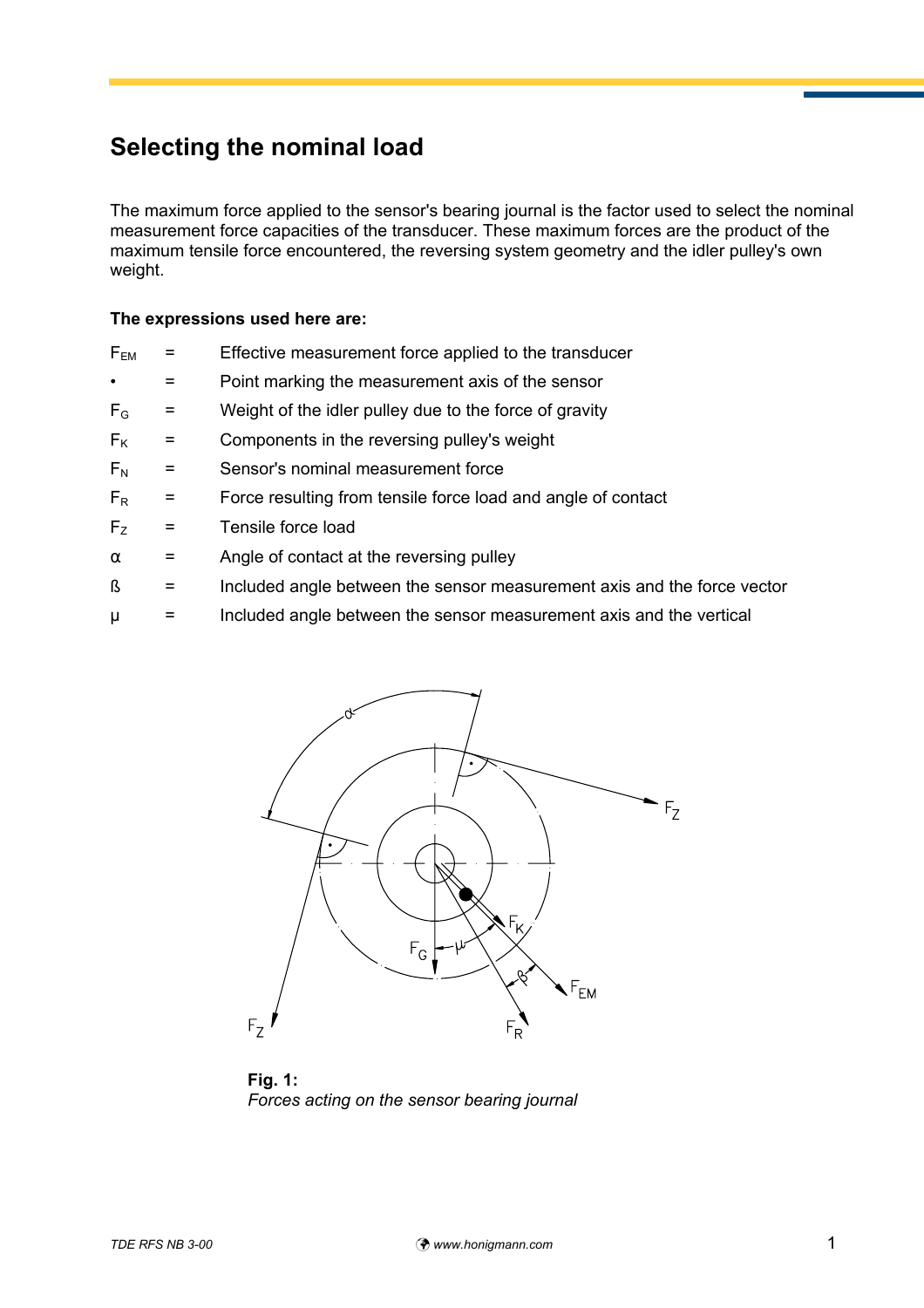## **Calculating the nominal load**

The resultant force  $F_R$  is calculated on the basis of the tensile force  $F_Z$  and the angle of contact  $\alpha$ :

 $F_R = 2 \cdot F_Z \cdot \sin \frac{\alpha}{2}$ 

An angle of contact of between 20 and 180° is recommended to achieve satisfactory measurement precision.



**Fig. 2:** *Measurement axis and forcevector are congruent*



**Fig. 3:** *Measurement axis deviates from the force vector*

The resultant force  $F_R$  is equivalent to the effective measurement load  $F_{EM}$  only when the measurement axis of the sensor is exactly congruent to the force vector determined by the reversing system geometry (**Fig. 2**). This provision is satisfied in the normal installation situation.

If the sensor's measurement axis deviates from the force vector, then the effective measurement force  $F_{EM}$  is calculated on the basis of the resultant force  $F_R$  and the deviation angle ß (**Fig. 3**).

 $F_{EM} = F_R \cdot \cos \beta$ 



As can be seen from the illustration (**Fig. 4**) the effective measurement load can be matched to the nominal measurement force in such a way that it is even possible to measure tensile forces for which the resultant  $F_R$  is greater than the sensor's nominal measurement force  $F_N$ .

When exploiting this phenomenon it is necessary to ensure that, if at all possible, the value does not fall below cos  $\beta = 0.5 \implies \beta = 60^{\circ}$ ).